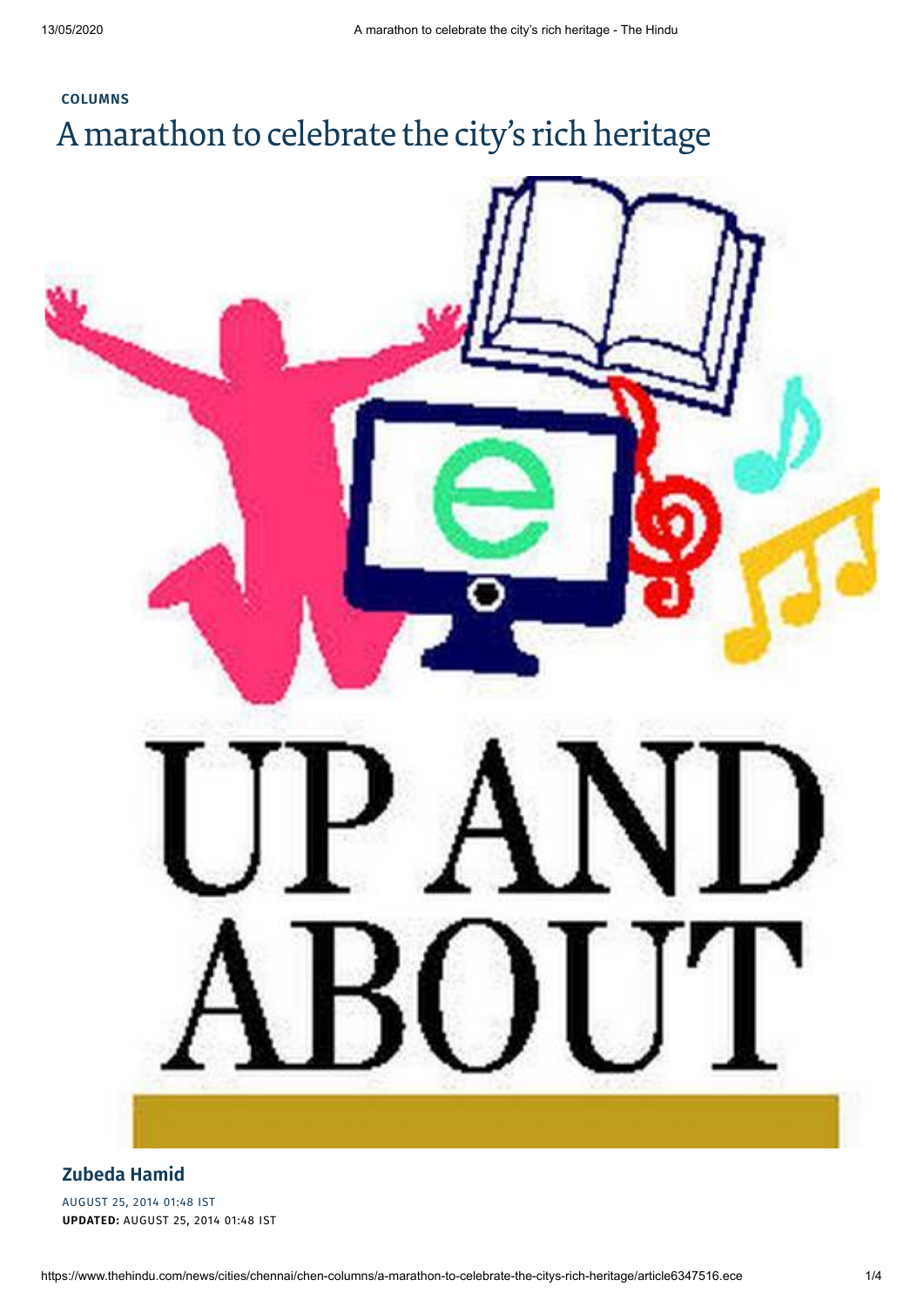### **Run aims to create awareness and GENERATE FUNDS for conservation of important historical structures**

On September 14, the city will witness a unique run — the Madras Heritage Marathon.

Aimed at creating awareness about, and conserving heritage structures, the run is being conducted by Prastara Charitable Trust, and has three categories — 3 km, 5 km and 10 km.

"The idea is to reach out to people, celebrate our city's iconic structures and generate funds for conservation," says A.R.A. Rajinikanth, a trustee.

The run, he says, will begin at Queen Mary's College (which is celebrating its centenary this year), go past Ice House, Presidency College, the Public Works Department, Anna University, the University of Madras, Napier Bridge, War Memorial, Fort St. George, RBI and Port Trust — all structures with a wealth of history behind them.

Since it will be difficult to explain the importance of these buildings while people are running, the organisers have been holding events overthe past couple of weekends to engage with people prior to the run.

"This weekend too, we have a slow-paced heritage run to get people interested," says Mr. Rajinikanth.

Vijay Prabhat Kamalakara, managing director, Storytrails India, is leading these, with a new trail: 'Stories on the Run'.

"Each stretch of this run is about 150 metres, after which we stop at a site, tell a story, and then continue running. The stories are about what the British left behind — in terms of education, the judiciary and our railways. Most people pass so many monuments on a daily basis, but don't give them a second glance. This in an attempt to bring our monuments alive," he says.

The events prior to the heritage marathon will be held between 5.30 a.m. and 7.30 a.m., starting at Gandhi Statue, next Saturday and Sunday, and are free.

## **A letter from the Editor**

### Dear reader.

We have been trying to keep you up-to-date with news that matters to our lives and livelihoods, during these difficult times. To enable wide dissemination of news that is in public interest, we have increased the number of articles that can be read free, and extended free trial periods. However, we have a request for those who can afford to subscribe: please do. As we fight disinformation and misinformation, and keep apace with the happenings, we need to commit greater resources to news gathering operations. We